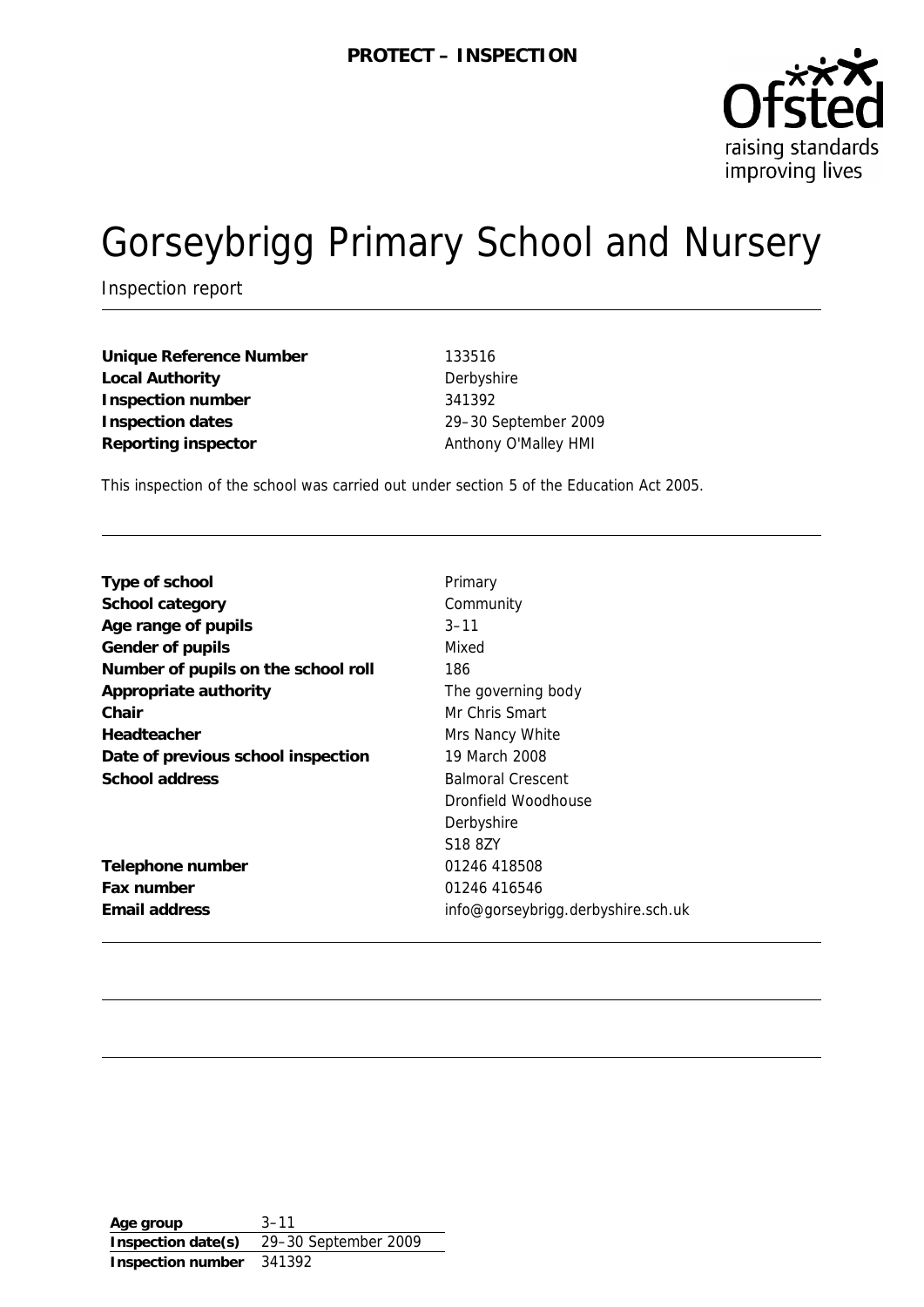### Introduction

This inspection was carried out by one of Her Majesty's Inspectors and two additional inspectors. The inspectors visited 16 lessons. Meetings were held with staff, governors and pupils. Inspectors observed the school's work, checked arrangements for safeguarding and looked at a range of documentation, including planning for school improvement, the school's records of monitoring and evaluation and data on pupils' progress. Seventy-four questionnaires from parents and carers were scrutinised as were questionnaires from pupils and staff.

The inspection team reviewed many aspects of the school's work. It looked in detail at three issues.

- How successfully is the school raising standards in writing through providing better opportunities for pupils to develop their writing skills?
- How effectively are subject leaders now able to evaluate work in books and analyse data? What has been the impact of their work?
- What are the strengths of the school's provision that lead to such positive outcomes in personal development and well-being?

### **Information about the school**

Gorseybrigg Primary School and Nursery is a smaller than average sized school. The proportion of pupils eligible for free school meals is well below the national average. The proportion of pupils with special educational needs and/or disabilities is below the national average. However, the proportion of pupils with a statement of educational need is higher than average. Most of the pupils are from White British backgrounds and none of the few pupils from minority ethnic backgrounds is at an early stage of speaking English. The school has recently been awarded the Activemark and Healthy School's award. A privately managed after-school club uses the school premises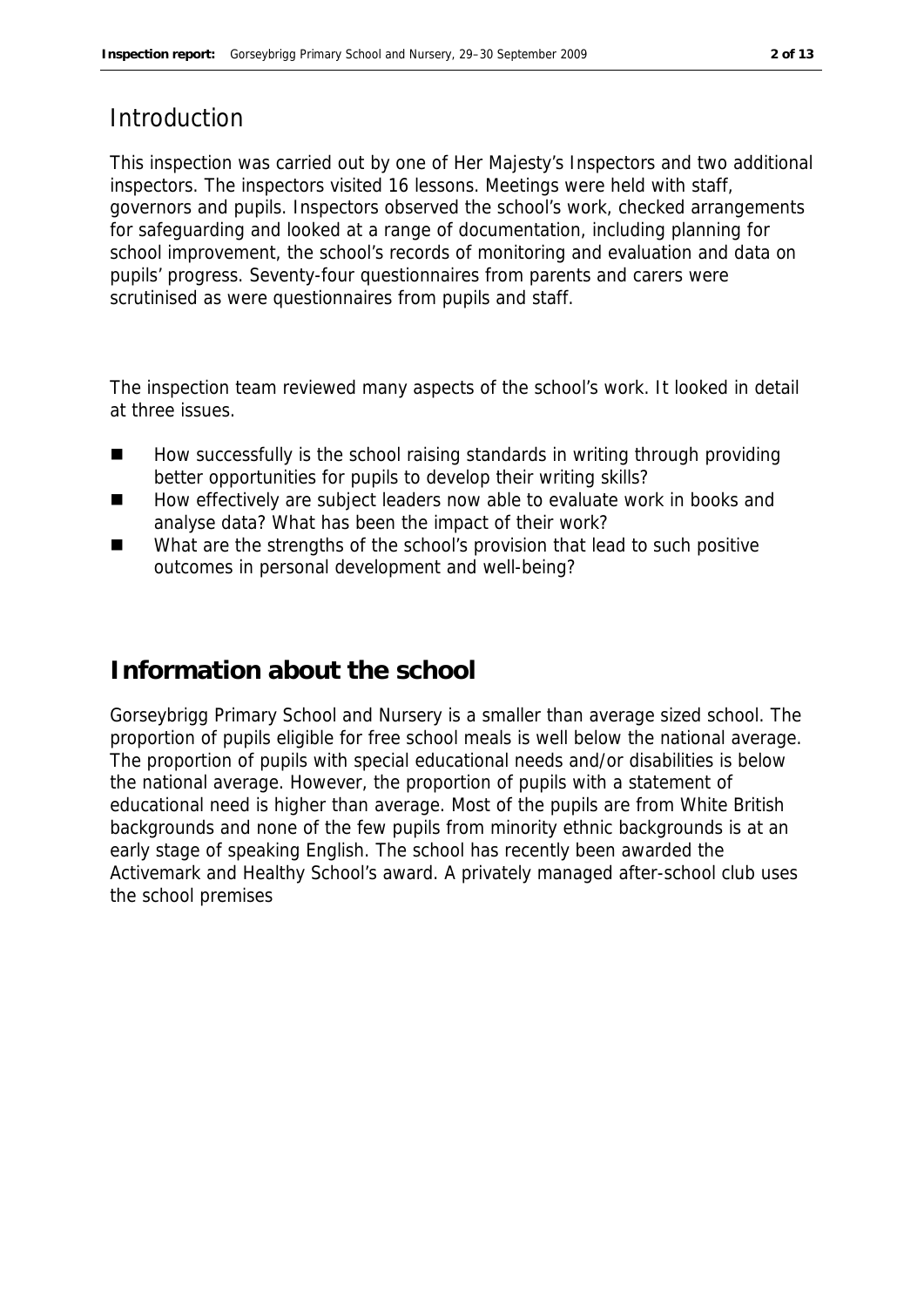### **Inspection judgements**

### **Overall effectiveness: how good is the school? 2**

**The school's capacity for sustained improvement 2**

# **Main findings**

This good school secures some outstanding outcomes for its pupils. Parents value it highly. Comments such as, 'Mrs White and her staff have consistently done all that they can to ensure my child's success and happiness' and 'A fantastic school with a great range of curriculum enrichment' are typical of many received by inspectors. Their views are well founded. From the start of the Early Years Foundation Stage, there is a strong focus on ensuring that children enjoy learning and become confident young people. The outstanding academic and personal outcomes achieved by the pupils demonstrate the success of this focus.

Pupils reach high standards because, although teaching varies in quality, there is sufficient good and outstanding practice to secure good progress. When progress is slower, it is because the work set for pupils does not build upon previous learning or because pupils spend too long passively following whole class introductions and have too little time to apply the skills they have been taught. Pupils feel very secure in school and have an excellent awareness of safe practices; for example, they know how to use the internet safely. The pupils' choices at snack and meal times, and the high participation rate in sporting activities, show how they put into practice their excellent understanding of how to lead healthy lives. An impressive number of pupils use bikes or scooters to get to school. The friendly atmosphere found throughout the school reflects the pupils' clear understanding of right and wrong. They are aware of the need to treat everyone with respect and the quality of their relationships with others demonstrates their excellent moral and social development. Pupils have a strong sense of belonging to the school community and are involved in a range of activities in the local area. They regularly raise money for charities. However, their understanding of the diversity of cultures represented in the United Kingdom and the wider world is limited.

The school's leaders have continued to secure high standards and made good progress tackling the issues for improvement identified at the last inspection. For example, they have strengthened the systems for checking on the effectiveness of the school's work, including work scrutiny, by involving staff at all levels. Rigorous analysis of data and checks on pupils' progress now inform planning and performance management. Leaders are thorough in checking and analysing the progress of different groups of pupils to ensure that all do equally well. This enables them to identify accurately areas for development and successfully secure improvement. Through its robust approach to self-evaluation and success in raising standards, the school demonstrates its good capacity to improve. However, it has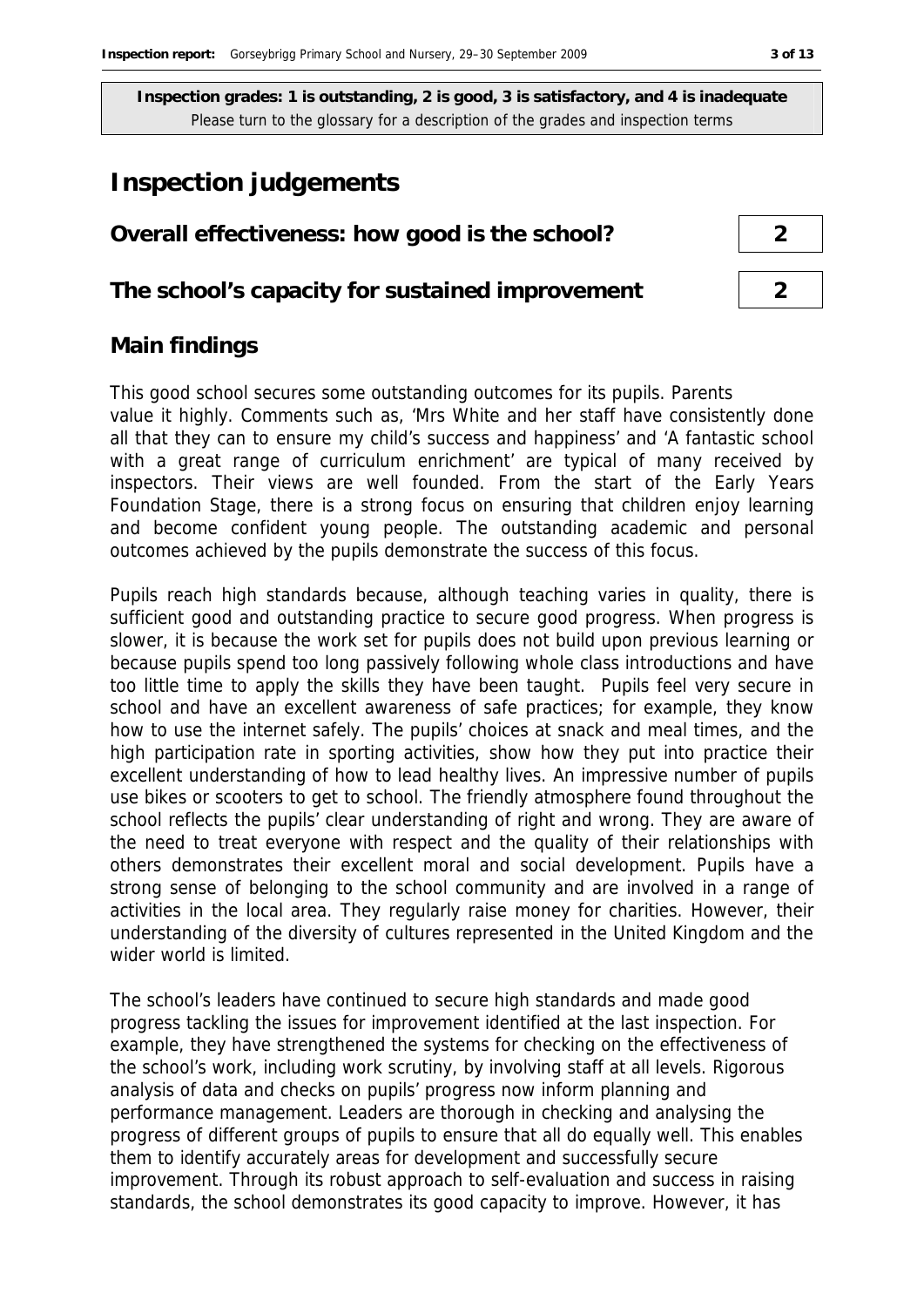had less success equipping pupils to live and thrive alongside people from backgrounds different to their own because the school's strategies to promote community cohesion are less well planned or evaluated.

#### **What does the school need to do to improve further?**

- Improve the consistency of teaching and learning by April 2010 by:
	- ensuring lessons always build upon and extend the previous learning of all pupils in all subjects
	- always using time in lessons effectively so that the balance between whole class work and individual work ensures that both contribute to rapid and effective learning.
- Better prepare pupils to live and thrive alongside people from backgrounds different to their own by July 2010 by:
	- creating more opportunities for pupils to learn about the diverse range of cultures in the United Kingdom and the wider world
	- establishing a link with a school with a multi-ethnic intake
	- ensuring school leaders, including the governing body, evaluate annually the impact of its actions to promote community cohesion.

### **Outcomes for individuals and groups of pupils 1**

Pupils start in the Nursery with skills above those expected for children of that age. They make good progress in all aspects of their learning and reach high standards by the end of Year 6. In recent years, writing has been a relative weakness. However, it is clear that the strategies taken to provide better opportunities for writing are successfully raising standards. For example, Year 6 pupils are studying Charles Dickens as part of a whole school topic on 'Who's Who?' A visit by a theatre group led naturally to a follow-up piece of writing on *Oliver Twist*. Towards the end of the session, pupils reflected very thoughtfully on how well they had achieved their writing targets. Achievement and enjoyment were outstanding across the range of abilities. Indeed, it is rare to observe pupils writing with such enthusiasm.

Boys and girls do equally well and steps taken to increase the proportion of boys attaining the higher level in English have been successful. Pupils with special educational needs and/or disabilities make good progress in relation to their starting points. Those with short-term difficulties benefit from the school's policy of early intervention and often make significant gains within a short time because of the tailored support programmes provided. The vast majority of this group of pupils reach expected levels at the end of the Early Years Foundation Stage, Key Stage 1 and Key Stage 2. There is particularly strong provision for pupils with statements of special educational need and the school works closely with their parents giving daily feedback on their child's achievements. Effective planning and good support from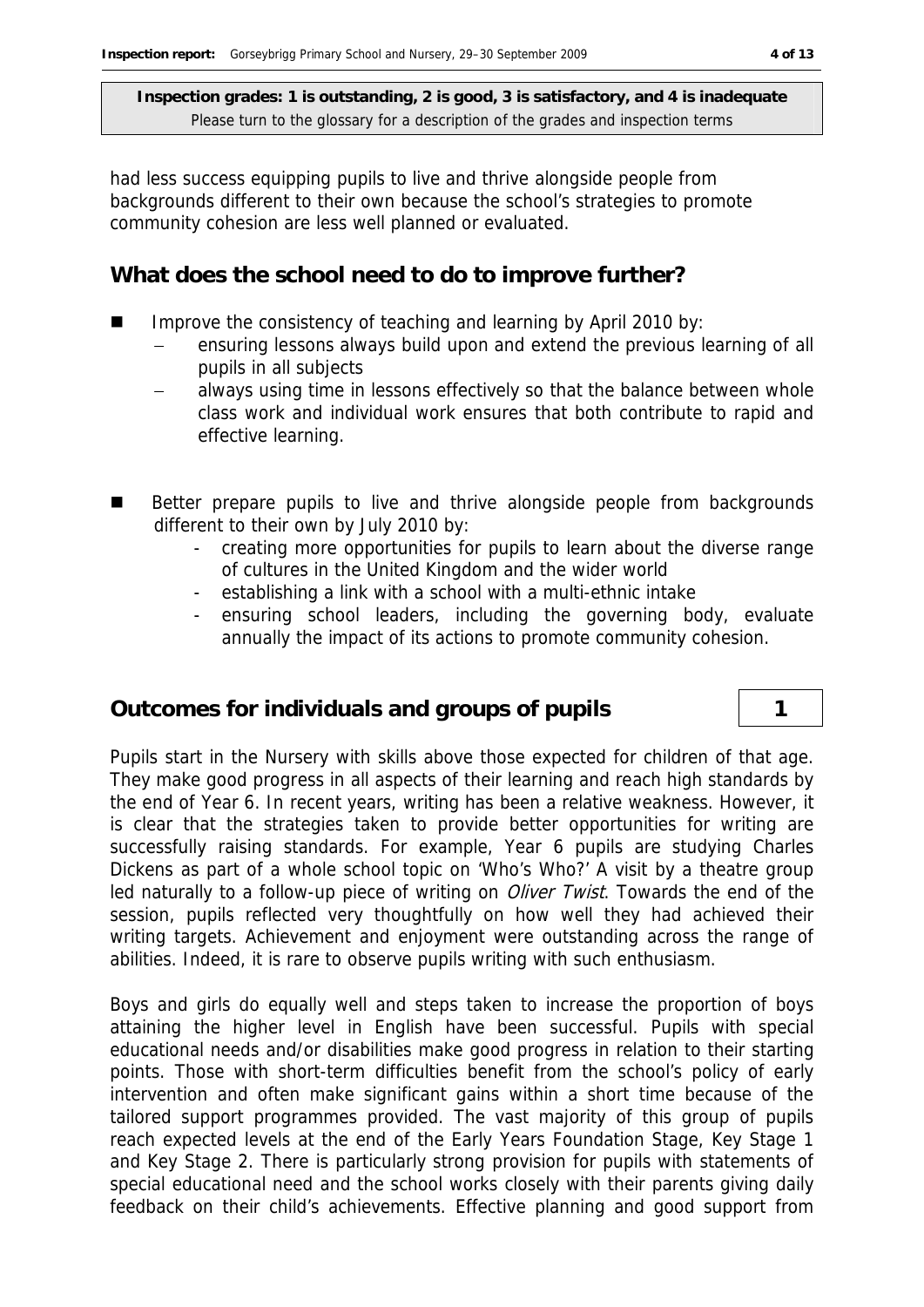teaching assistants ensures that pupils with statements benefit from additional support while working alongside their peers and this greatly helps their social and emotional development.

Pupils enjoy taking on responsibilities in their classrooms and around the school. The school council makes a good contribution to the life of the school and local area, for example, by putting forward ideas to shape a local development plan. However, given the maturity and ability of the pupils, there is scope for increasing the opportunities they have to initiate and lead activities. Pupils' behaviour is often exemplary, but there are occasions when, because whole class introductions go on too long, a few become restless.

These are the grades for pupils' outcomes

| Pupils' achievement and the extent to which they enjoy their learning                                                     |               |  |
|---------------------------------------------------------------------------------------------------------------------------|---------------|--|
| Taking into account:                                                                                                      |               |  |
| Pupils' attainment <sup>1</sup>                                                                                           |               |  |
| The quality of pupils' learning and their progress                                                                        | 2             |  |
| The quality of learning for pupils with special educational needs and/or disabilities<br>and their progress               | 2             |  |
| The extent to which pupils feel safe                                                                                      |               |  |
| Pupils' behaviour                                                                                                         |               |  |
| The extent to which pupils adopt healthy lifestyles                                                                       |               |  |
| The extent to which pupils contribute to the school and wider community                                                   | $\mathcal{P}$ |  |
| The extent to which pupils develop workplace and other skills that will<br>contribute to their future economic well-being |               |  |
| Taking into account:                                                                                                      |               |  |
| Pupils' attendance <sup>1</sup>                                                                                           | 2             |  |
| The extent of pupils' spiritual, moral, social and cultural development                                                   | 2             |  |

#### **How effective is the provision?**

-

The quality of teaching varies and in a minority of lessons is no better than satisfactory. However, teaching typically leads to effective learning and progress because teachers use skilfully their good subject knowledge, and accurate assessment information, to plan activities that build well on previous learning and experiences. A particular strength is the quality of provision for pupils who need additional support to keep up with their classmates. In the good and outstanding lessons, teachers and teaching assistants know precisely which skills pupils need to develop and provide well-matched activities that are motivating and enable pupils to make good progress.

<sup>&</sup>lt;sup>1</sup> The grades for attainment and attendance are: 1 is high; 2 is above average; 3 is broadly average; and 4 is low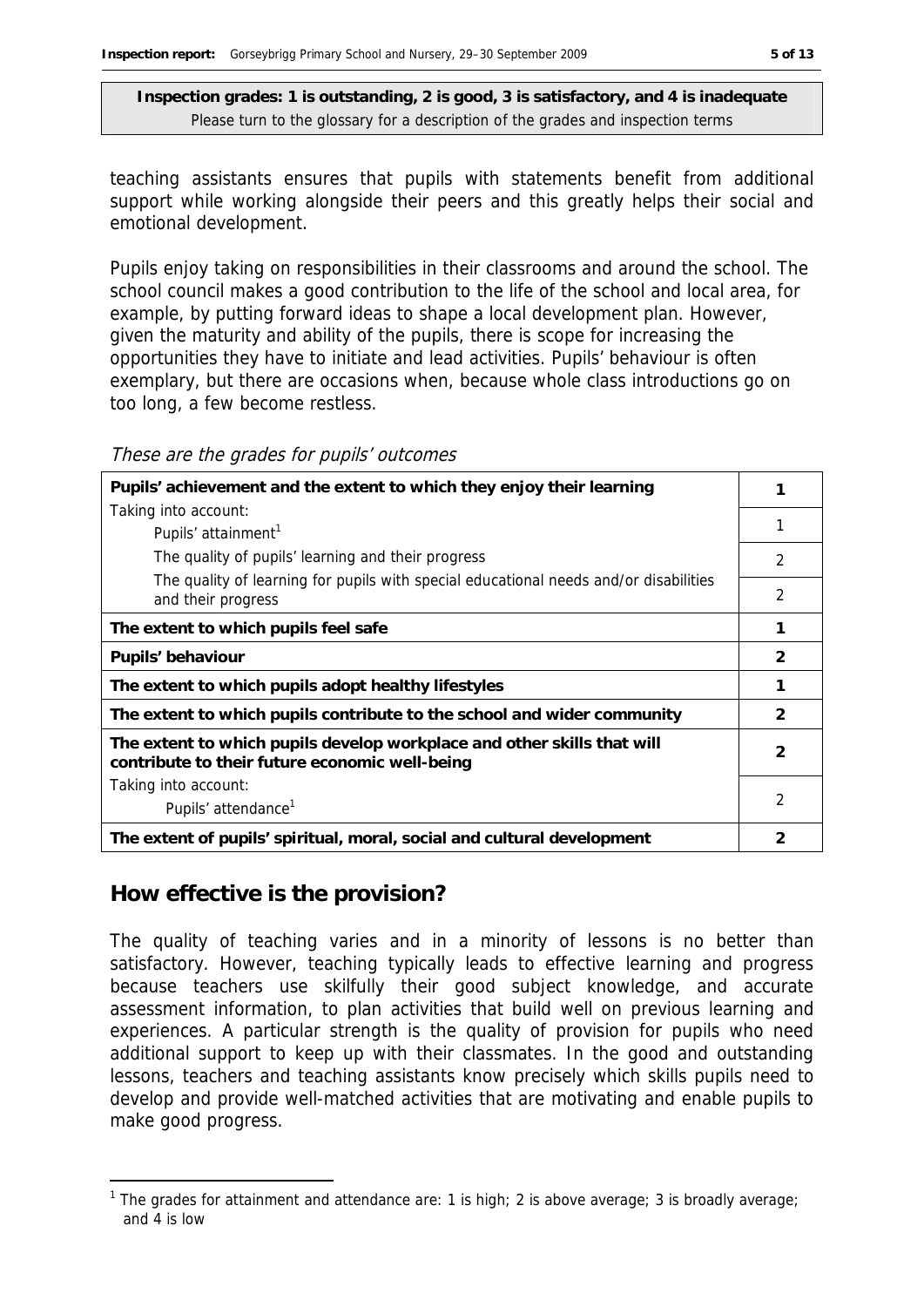The recently redesigned curriculum has increased opportunities for teachers to plan activities that are relevant and interesting for the pupils. It is too early yet to measure the impact of this innovation. However, visits during the inspection, by a theatre group and a 'Roman soldier' illustrated well how the curriculum is providing memorable experiences that contribute well to learning and personal development. Tailored programmes support pupils' differing needs. For example, there are specialist programmes to improve pupils' physical coordination and speech. A good range of visits, visitors to the school and residential experiences enrich the curriculum. However, given the pupils' abilities and interests, opportunities to use new technologies across the curriculum are limited.

Care, guidance and support contribute effectively to the personal development and well-being of all pupils. Teaching assistants provide good guidance for pupils with special educational needs and/or disabilities and support for these pupils benefits from productive links with specialist support services. Strong partnerships with local health services provide excellent guidance for pupils on matters relating to their health and safety. A key strength of the school is the attention given to smoothing pupils' transition from one phase to another. The success of the arrangements is evident in the way that the youngest children settle readily into the Nursery and Reception classes.

| <i>riotive and the gradue for the gaanty of provision</i>                                                  |               |  |
|------------------------------------------------------------------------------------------------------------|---------------|--|
| The quality of teaching                                                                                    |               |  |
| Taking into account:                                                                                       |               |  |
| The use of assessment to support learning                                                                  |               |  |
| The extent to which the curriculum meets pupils' needs, including, where<br>relevant, through partnerships | $\mathcal{P}$ |  |

**The effectiveness of care, guidance and support 2**

These are the grades for the quality of provision

## **How effective are leadership and management?**

Strong leadership and management have sustained the good quality education and care identified at the previous inspection and secured important improvements. The headteacher and deputy headteacher work extremely well together and they have led the drive for even better outcomes. The school has strengthened its systems for tracking and analysing pupils' attainment. It has achieved higher standards. Governors too make an important contribution because they provide effective support and play a full part in evaluating present performance. For example, they regularly visit lessons to observe first-hand teaching and learning. They also help shape the school improvement plan and monitor its implementation. However, their role in promoting community cohesion has lacked the drive that they give to other important duties and their evaluation of work in this area is patchy.

There are good procedures for ensuring the safety of pupils and school leaders ensure that staff receive effective guidance to enable them to identify issues that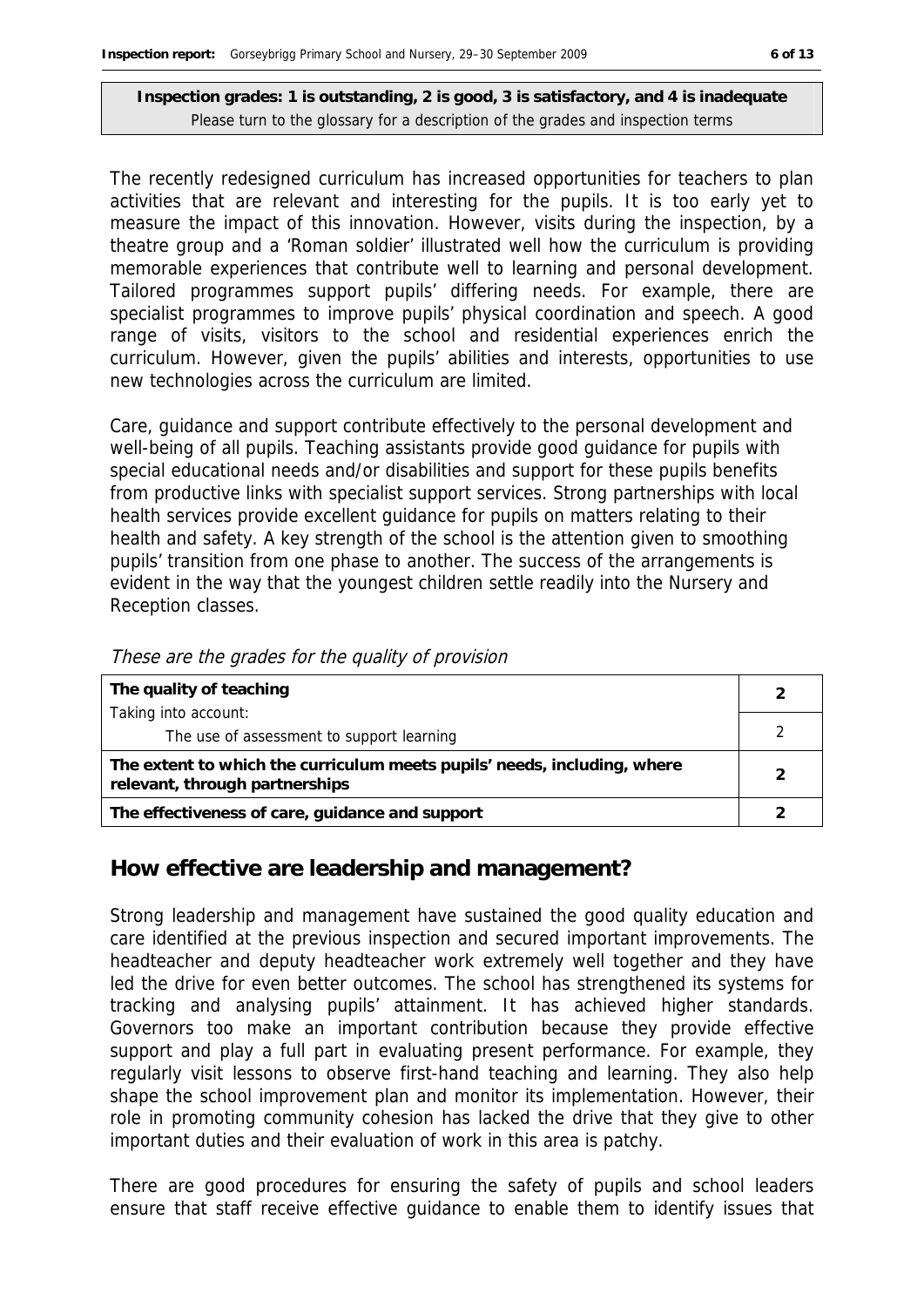would raise concerns about pupil wellbeing. The systems in place for recruiting and checking the suitability of all adults working with pupils fully meet requirements.

The school is active in its commitment to securing equal opportunities and tackling discrimination. This is reflected in its regularly reviewed policies, monitoring of how different groups of pupils perform and its commitment to achieve the best possible outcomes for gifted and talented pupils and pupils with special educational needs and/or disabilities.

#### These are the grades for leadership and management

| The effectiveness of leadership and management in embedding ambition and<br>driving improvement                                                                     |                |
|---------------------------------------------------------------------------------------------------------------------------------------------------------------------|----------------|
| Taking into account:                                                                                                                                                |                |
| The leadership and management of teaching and learning                                                                                                              | $\mathfrak{D}$ |
| The effectiveness of the governing body in challenging and supporting the<br>school so that weaknesses are tackled decisively and statutory responsibilities<br>met | 2              |
| The effectiveness of the school's engagement with parents and carers                                                                                                | $\mathcal{P}$  |
| The effectiveness of partnerships in promoting learning and well-being                                                                                              | 2              |
| The effectiveness with which the school promotes equality of opportunity and<br>tackles discrimination                                                              | 2              |
| The effectiveness of safeguarding procedures                                                                                                                        | $\mathcal{P}$  |
| The effectiveness with which the school promotes community cohesion                                                                                                 | 3              |
| The effectiveness with which the school deploys resources to achieve value for<br>money                                                                             | 2              |

#### **Early Years Foundation Stage**

Although the inspection took place early in their first term, it is evident that children are settling quickly and thoroughly enjoying school. Because the children are naturally curious and highly motivated, staff build upon these attributes when planning activities. This ensures that the children have plenty of opportunities to select their own activities and play imaginatively, on their own or with friends, and make discoveries for themselves. For example, they use finger puppets to make up their own stories and boys enjoy acting out cake baking. The opportunities for learning are particularly rich in the indoor learning areas. In contrast, the outdoor area is underdeveloped and does not readily promote imaginative activities that stimulate children's interest and help them to flourish.

The Early Years Foundation Stage coordinator has a good understanding of how young children learn. She has developed strong assessment procedures that are underpinning the good provision. Although the skill levels of the children are generally higher than expected, the provision matches everyone's needs to ensure that all children make good progress and the great majority exceed the early learning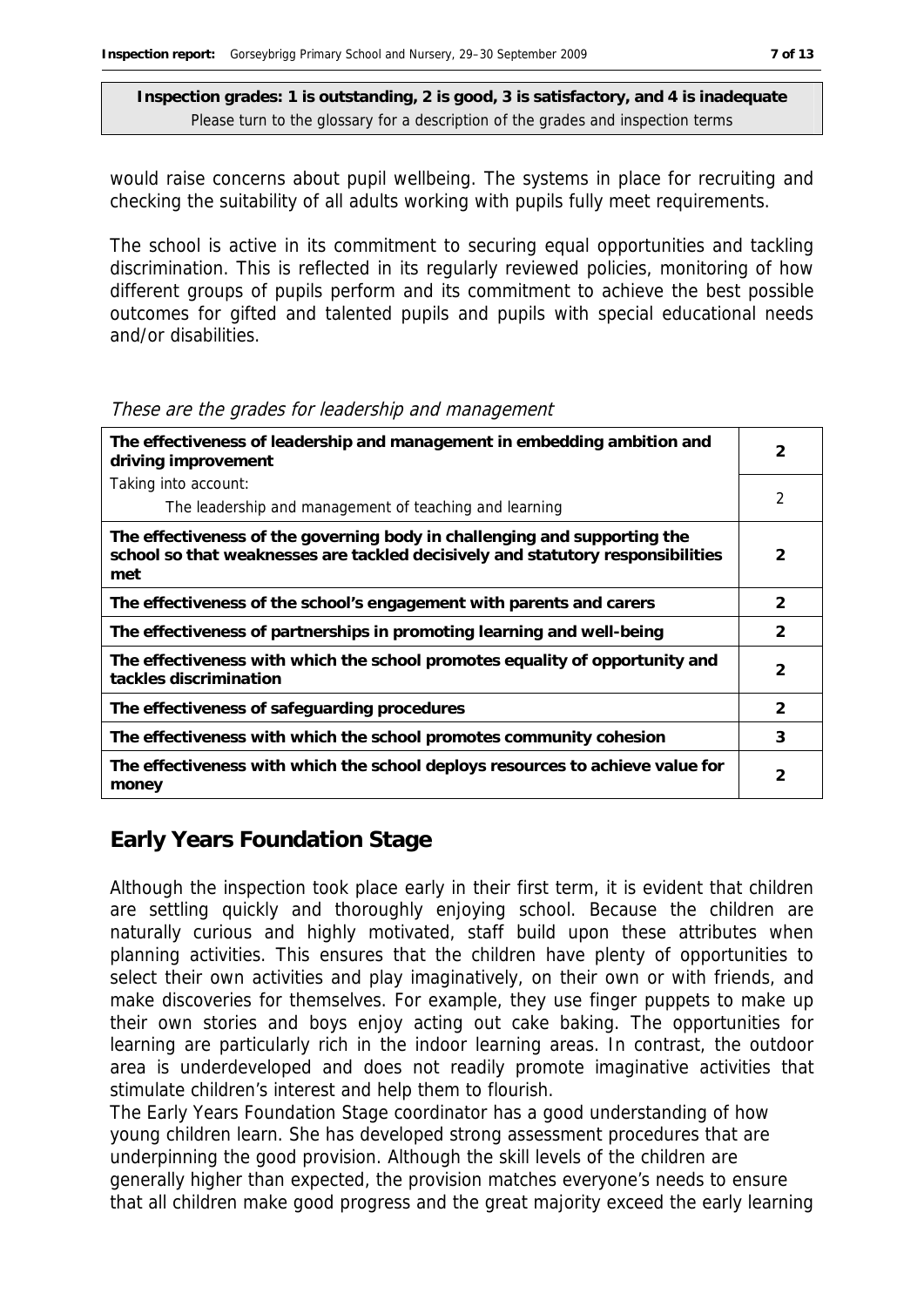goals by the end of Reception.

#### These are the grades for the Early Years Foundation Stage

| Overall effectiveness of the Early Years Foundation Stage                    |  |
|------------------------------------------------------------------------------|--|
| Taking into account:                                                         |  |
| Outcomes for children in the Early Years Foundation Stage                    |  |
| The quality of provision in the Early Years Foundation Stage                 |  |
| The effectiveness of leadership and management of the Early Years Foundation |  |
| Stage                                                                        |  |

#### **Views of parents and carers**

There was a high return rate of parent questionnaires and almost all expressed satisfaction with the school's provision and outcomes. Written comments were overwhelmingly positive. Several parents commented favourably on the friendliness of the staff and the good range of clubs and enrichment activities. There was no pattern to the few criticisms that were made and there were no specific issues that needed to be investigated during the inspection.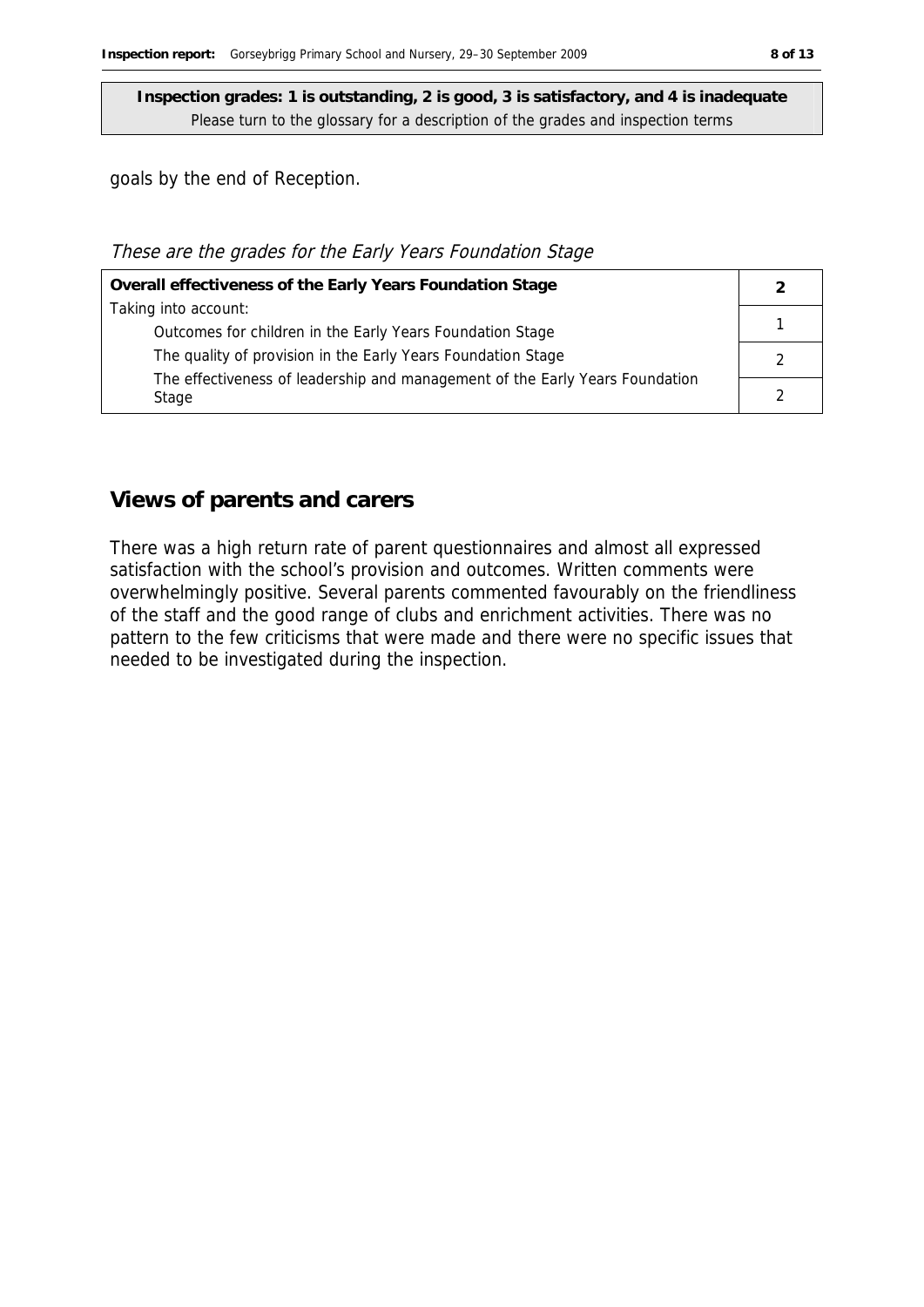#### **Responses from parents and carers to Ofsted's questionnaire**

Ofsted invited all the registered parents and carers of pupils registered at Gorseybrigg Primary School and Nursery to complete a questionnaire about their views of the school.

In the questionnaire, parents and carers were asked to record how strongly they agreed with 12 statements about the school.

The inspection received 74 completed questionnaires by the end of the on-site inspection. In total, there are 186 pupils registered at the school.

| Statements                                                                                                                                                                                                                                              |       | Strongly<br>agree |       | Agree |                | Disagree     |                | Strongly<br>disagree |
|---------------------------------------------------------------------------------------------------------------------------------------------------------------------------------------------------------------------------------------------------------|-------|-------------------|-------|-------|----------------|--------------|----------------|----------------------|
|                                                                                                                                                                                                                                                         | Total | %                 | Total | %     | Total          | %            | Total          | %                    |
| My child enjoys school                                                                                                                                                                                                                                  | 43    | 62                | 25    | 36    | 0              | $\Omega$     | 1              | $\mathbf{1}$         |
| The school keeps my child<br>safe                                                                                                                                                                                                                       | 43    | 62                | 25    | 36    | $\mathbf 0$    | 0            | $\mathbf{1}$   | $\mathbf{1}$         |
| The school informs me about<br>my child's progress                                                                                                                                                                                                      | 37    | 50                | 34    | 46    | 1              | 1            | $\overline{2}$ | 3                    |
| My child is making enough<br>progress at this school                                                                                                                                                                                                    | 39    | 53                | 31    | 42    | 1              | 1            | $\overline{2}$ | 3                    |
| The teaching is good at this<br>school                                                                                                                                                                                                                  | 45    | 61                | 25    | 34    | 1              | 1            | $\overline{0}$ | $\overline{0}$       |
| The school helps me to<br>support my child's learning                                                                                                                                                                                                   | 37    | 50                | 34    | 46    | $\mathbf{1}$   | $\mathbf{1}$ | 0              | $\Omega$             |
| The school helps my child to<br>have a healthy lifestyle                                                                                                                                                                                                | 44    | 59                | 28    | 38    | 0              | $\Omega$     | 0              | $\mathbf 0$          |
| The school makes sure that<br>my child is well prepared for<br>the future (for example<br>changing year group,<br>changing school, and for<br>children who are finishing<br>school, entering further or<br>higher education, or entering<br>employment) | 41    | 55                | 23    | 31    | 1              | 1            | $\overline{0}$ | $\Omega$             |
| The school meets my child's<br>particular needs                                                                                                                                                                                                         | 40    | 54                | 30    | 41    | $\overline{2}$ | 3            | $\Omega$       | $\Omega$             |
| The school deals effectively<br>with unacceptable behaviour                                                                                                                                                                                             | 30    | 41                | 34    | 46    | 5              | 7            | $\mathbf 0$    | $\mathbf 0$          |
| The school takes account of<br>my suggestions and<br>concerns                                                                                                                                                                                           | 31    | 42                | 33    | 45    | $\overline{4}$ | 5            | $\mathbf 0$    | $\mathbf 0$          |
| The school is led and<br>managed effectively                                                                                                                                                                                                            | 43    | 58                | 26    | 35    | 1              | 1            | $\mathbf 0$    | $\mathbf 0$          |
| Overall, I am happy with my<br>child's experience at this<br>school                                                                                                                                                                                     | 50    | 68                | 22    | 30    | 1              | 1            | $\mathbf 0$    | $\mathbf 0$          |

The table above summarises the responses that parents and carers made to each statement. The percentages indicate the proportion of parents and carers giving that response out of the total number of completed questionnaires. Where one or more parents and carers chose not to answer a particular question, the percentages will not add up to 100%.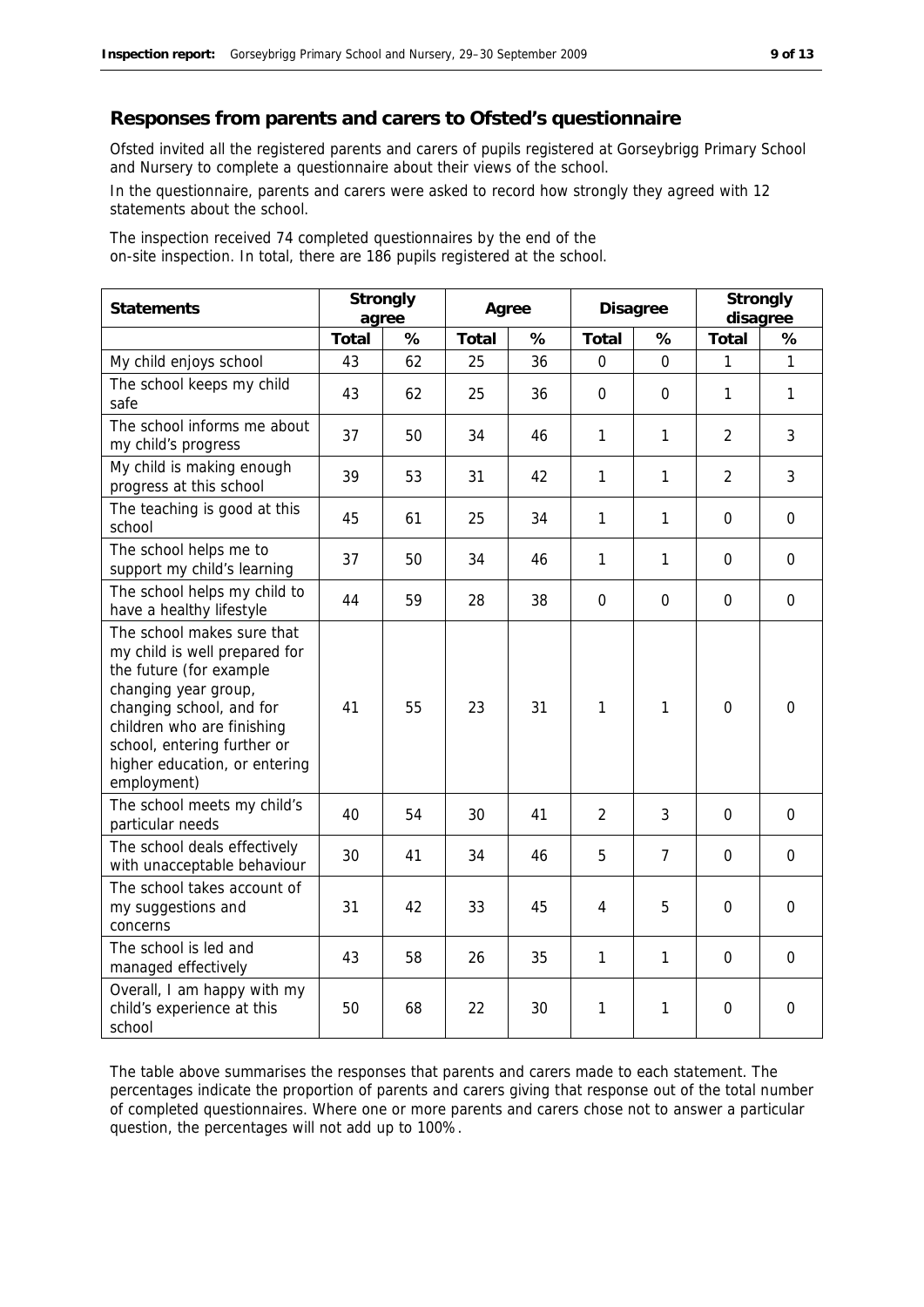### **Glossary**

### **What inspection judgements mean**

| Grade   | Judgement    | Description                                                   |
|---------|--------------|---------------------------------------------------------------|
| Grade 1 | Outstanding  | These features are highly effective. An outstanding           |
|         |              | school provides exceptionally well for all its pupils' needs. |
| Grade 2 | Good         | These are very positive features of a school. A school        |
|         |              | that is good is serving its pupils well.                      |
| Grade 3 | Satisfactory | These features are of reasonable quality. A satisfactory      |
|         |              | school is providing adequately for its pupils.                |
| Grade 4 | Inadequate   | These features are not of an acceptable standard. An          |
|         |              | inadequate school needs to make significant                   |
|         |              | improvement in order to meet the needs of its pupils.         |
|         |              | Ofsted inspectors will make further visits until it           |
|         |              | improves.                                                     |

### **Overall effectiveness of schools inspected between September 2007 and July 2008**

|                 | Overall effectiveness judgement (percentage of schools) |      |              |            |  |
|-----------------|---------------------------------------------------------|------|--------------|------------|--|
| Type of school  | Outstanding                                             | Good | Satisfactory | Inadequate |  |
| Nursery schools | 39                                                      | 58   |              |            |  |
| Primary schools | 13                                                      | 50   | 33           |            |  |
| Secondary       |                                                         |      | 34           |            |  |
| schools         |                                                         | 40   |              |            |  |
| Sixth forms     | 18                                                      | 43   | 37           |            |  |
| Special schools | 26                                                      | 54   | 18           |            |  |
| Pupil referral  |                                                         |      | 30           |            |  |
| units           |                                                         | 55   |              |            |  |
| All schools     | 15                                                      | 49   | 32           |            |  |

The data in the table above were reported in The Annual Report of Her Majesty's Chief Inspector of Education, Children's Services and Skills 2007/08.

Percentages are rounded and do not always add exactly to 100. Secondary school figures include those that have sixth forms, and sixth form figures include only the data specifically for sixth form inspection judgements.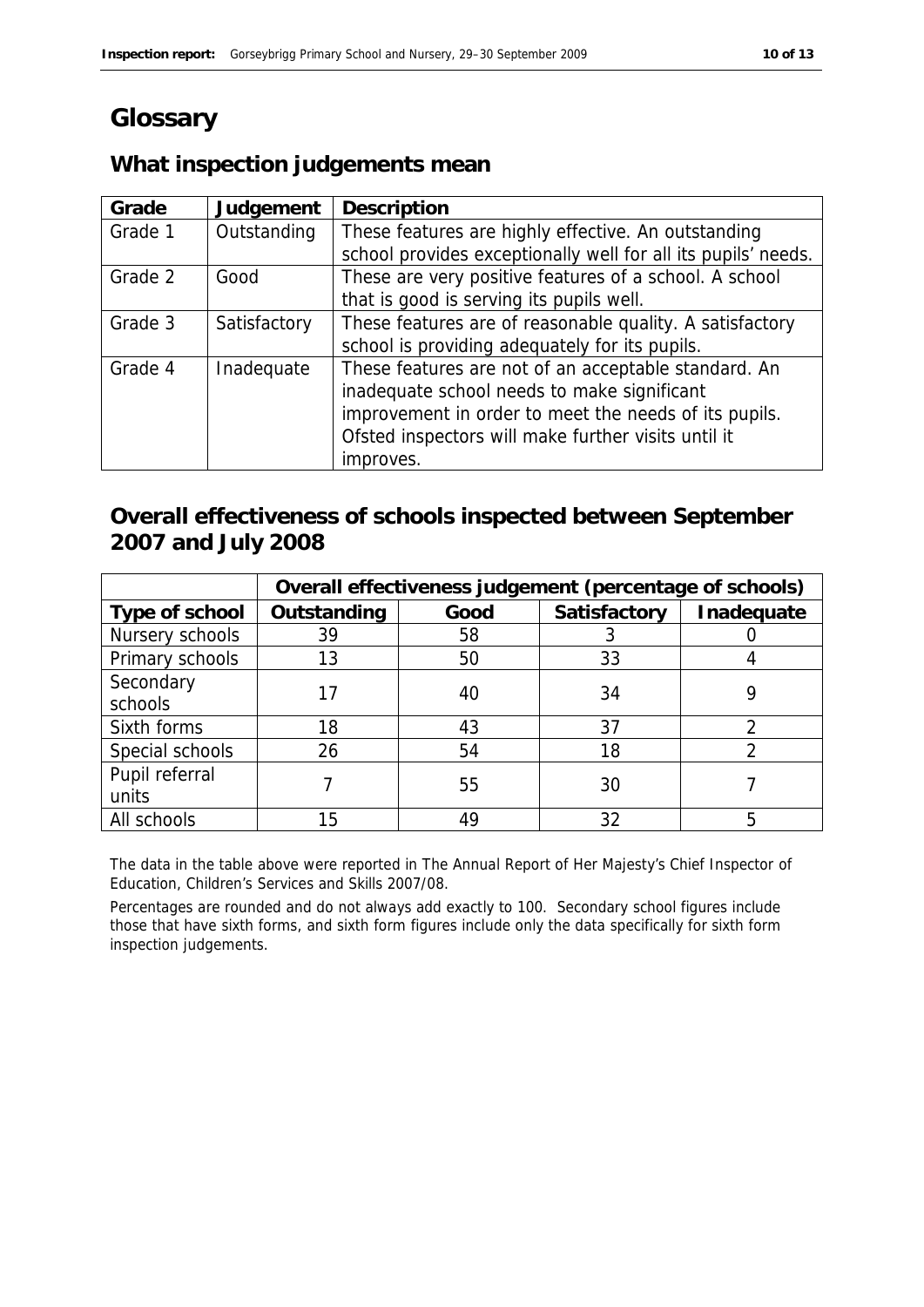### **Common terminology used by inspectors**

| Achievement:               | the progress and success of a pupil in their<br>learning, development or training.                                                                                                                                                          |
|----------------------------|---------------------------------------------------------------------------------------------------------------------------------------------------------------------------------------------------------------------------------------------|
| Attainment:                | the standard of the pupils' work shown by test and<br>examination results and in lessons.                                                                                                                                                   |
| Capacity to improve:       | the proven ability of the school to continue<br>improving. Inspectors base this judgement on what<br>the school has accomplished so far and on the<br>quality of its systems to maintain improvement.                                       |
| Leadership and management: | the contribution of all the staff with responsibilities,<br>not just the headteacher, to identifying priorities,<br>directing and motivating staff and running the<br>school.                                                               |
| Learning:                  | how well pupils acquire knowledge, develop their<br>understanding, learn and practise skills and are<br>developing their competence as learners.                                                                                            |
| Overall effectiveness:     | inspectors form a judgement on a school's overall<br>effectiveness based on the findings from their<br>inspection of the school. The following judgements,<br>in particular, influence what the overall<br>effectiveness judgement will be. |
|                            | The school's capacity for sustained<br>٠                                                                                                                                                                                                    |
|                            | improvement.<br>Outcomes for individuals and groups of<br>٠<br>pupils.                                                                                                                                                                      |
|                            | The quality of teaching.<br>٠<br>The extent to which the curriculum meets                                                                                                                                                                   |
|                            | pupils' needs, including, where relevant,<br>through partnerships.                                                                                                                                                                          |
|                            | The effectiveness of care, guidance and<br>support.                                                                                                                                                                                         |
| Progress:                  | the rate at which pupils are learning in lessons and<br>over longer periods of time. It is often measured                                                                                                                                   |
|                            | by comparing the pupils' attainment at the end of a                                                                                                                                                                                         |

key stage with their attainment when they started.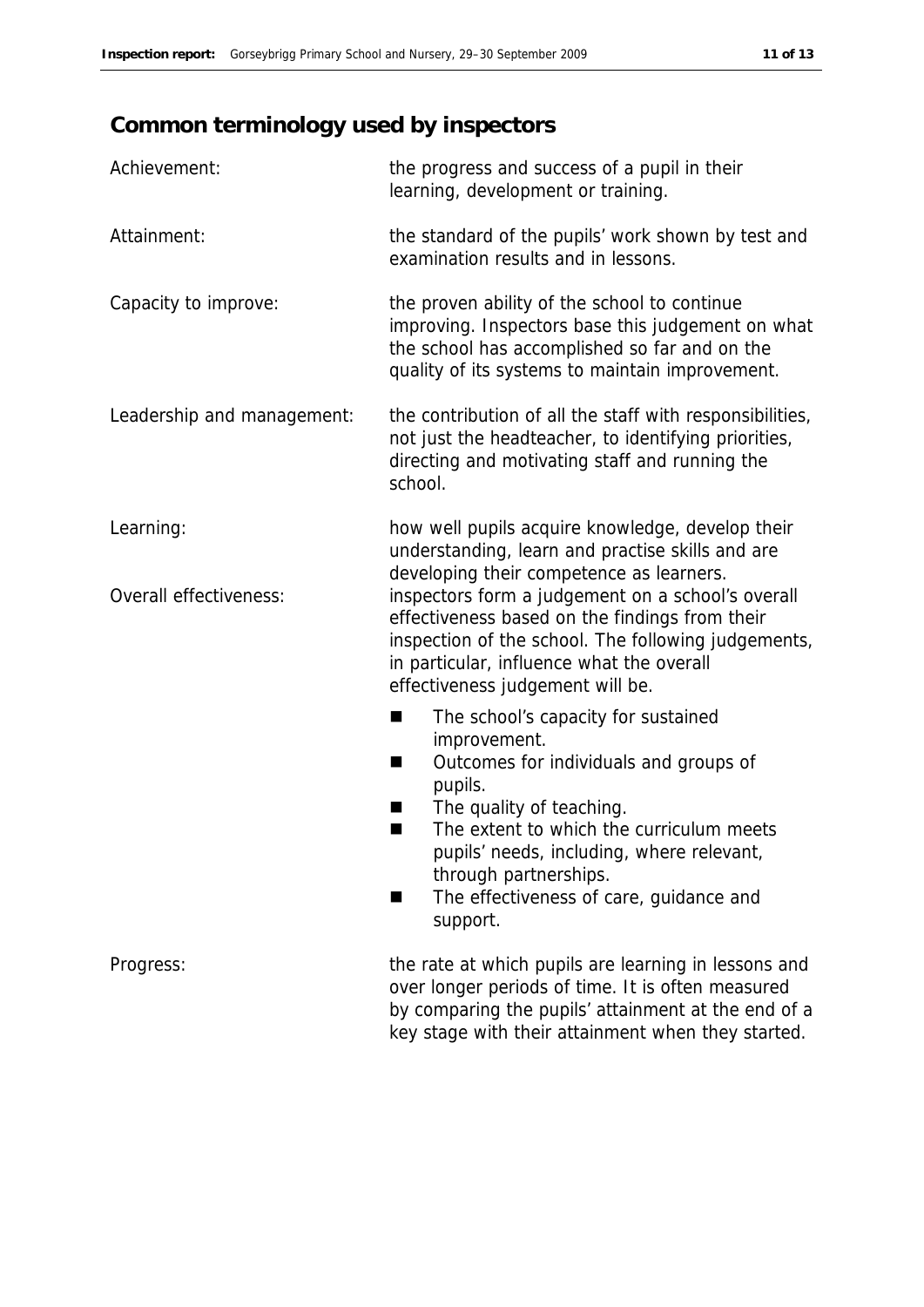

1 October 2009

Dear Pupils

**Inspection of Gorseybrigg Primary School and Nursery, Dronfield, Derbyshire, S18 8ZY**

Thank you for being so helpful to us when we came to inspect your school. You gave us some very useful information when you talked to us and showed us your work. This helped us to make the judgements I am now sharing with you.

You get off to a good start in the Nursery and Reception classes and we could see how much the new children were enjoying all the activities in the early year's area. By the time you leave at the end of Year 6, you have made good progress and achieve high standards in English, mathematics and science. Staff take good care of you and are quick to give you a bit of extra help if you need it. Your teachers have recently made changes to the curriculum and we could see how much you enjoyed the play about *Oliver Twist* and the visit by the 'Roman soldier'.

It was pleasing to hear about the work of the school council and to look at the wonderful displays around your school. You have a lovely environment to work and play in.

The headteacher, governors and staff are going to help your school become even better. They will make sure that the work you do in lessons builds upon what you have learned before. They will also check carefully how time is used in lessons so that you do not spend too long listening to teachers before getting on with your own work. Finally, they will give you more opportunities to find out about the many different cultures there are in the United Kingdom and the wider world.

Last year, another inspector came to your school and commented that you are great ambassadors for Gorseybrigg. We agree. You are very friendly, polite and well